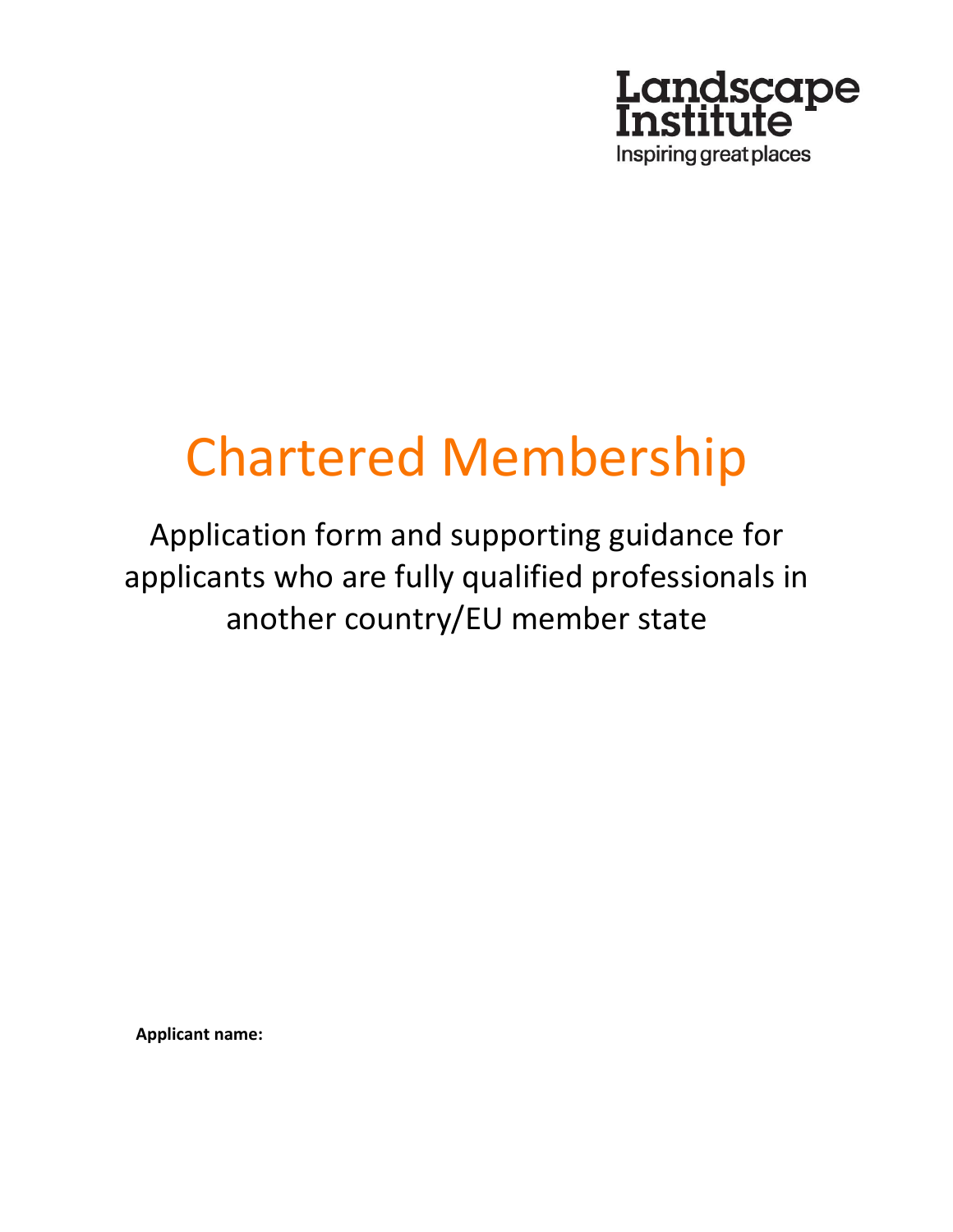| <b>CHARTERED MEMBERSHIP APPLICATION</b>                                                                                                                   |                               |                                                      |                |        |                       |
|-----------------------------------------------------------------------------------------------------------------------------------------------------------|-------------------------------|------------------------------------------------------|----------------|--------|-----------------------|
| <b>APPLICANT INFORMATION</b>                                                                                                                              |                               |                                                      |                |        |                       |
| Full name:                                                                                                                                                | Title (Mr, Mrs, Ms, Dr/Prof): |                                                      |                |        |                       |
| Date of birth:                                                                                                                                            |                               |                                                      |                |        |                       |
| Current home address:                                                                                                                                     |                               |                                                      |                |        |                       |
| City:                                                                                                                                                     |                               | County/Country:                                      |                |        | Postcode:             |
| Mobile phone number:                                                                                                                                      |                               |                                                      | Contact email: |        |                       |
|                                                                                                                                                           |                               | <b>LANDSCAPE AREAS OF PRACTICE</b>                   |                |        |                       |
| Which of the following LI areas of practice best describes your interests and knowledge?                                                                  |                               |                                                      |                |        |                       |
| Landscape planning<br>$\Box$                                                                                                                              | $\Box$                        | Landscape management                                 |                | $\Box$ | Landscape design      |
| Urban design<br>$\Box$                                                                                                                                    | П                             | Landscape science                                    |                | $\Box$ | Other (please state): |
|                                                                                                                                                           |                               | <b>ACADEMIC QUALIFICATION INFORMATION</b>            |                |        |                       |
| University, college or other institution:                                                                                                                 |                               |                                                      |                |        |                       |
| Full name of course:                                                                                                                                      |                               |                                                      |                |        |                       |
| Full title of qualification/level of attainment (e.g. BA, BSc, DipLA):                                                                                    |                               |                                                      |                |        |                       |
| Date awarded:                                                                                                                                             |                               |                                                      |                |        |                       |
|                                                                                                                                                           |                               | <b>OTHER ACADEMIC OR PROFESSIONAL QUALIFICATIONS</b> |                |        |                       |
| University, college or other institution:                                                                                                                 |                               |                                                      |                |        |                       |
| Full name of course:                                                                                                                                      |                               |                                                      |                |        |                       |
| Full title of qualification/level of attainment:                                                                                                          |                               |                                                      |                |        |                       |
| Date awarded:                                                                                                                                             |                               |                                                      |                |        |                       |
| Please attach copies of certificates AND details of modules studied<br>You must include CERTIFIED TRANSLATIONS for any documents which are not in English |                               |                                                      |                |        |                       |
|                                                                                                                                                           |                               | <b>CURRENT EMPLOYMENT INFORMATION</b>                |                |        |                       |
| Current employer (including department):                                                                                                                  |                               |                                                      |                |        |                       |
| Job title:                                                                                                                                                |                               |                                                      |                |        |                       |
| Start date:                                                                                                                                               |                               |                                                      |                |        |                       |
| Main areas of responsibility relating to the landscape profession:                                                                                        |                               |                                                      |                |        |                       |
| <b>PREVIOUS EMPLOYMENT INFORMATION</b>                                                                                                                    |                               |                                                      |                |        |                       |
| Employer:                                                                                                                                                 |                               |                                                      |                |        |                       |
| Job title:                                                                                                                                                |                               |                                                      |                |        |                       |
| Dates of employment:                                                                                                                                      |                               |                                                      |                |        |                       |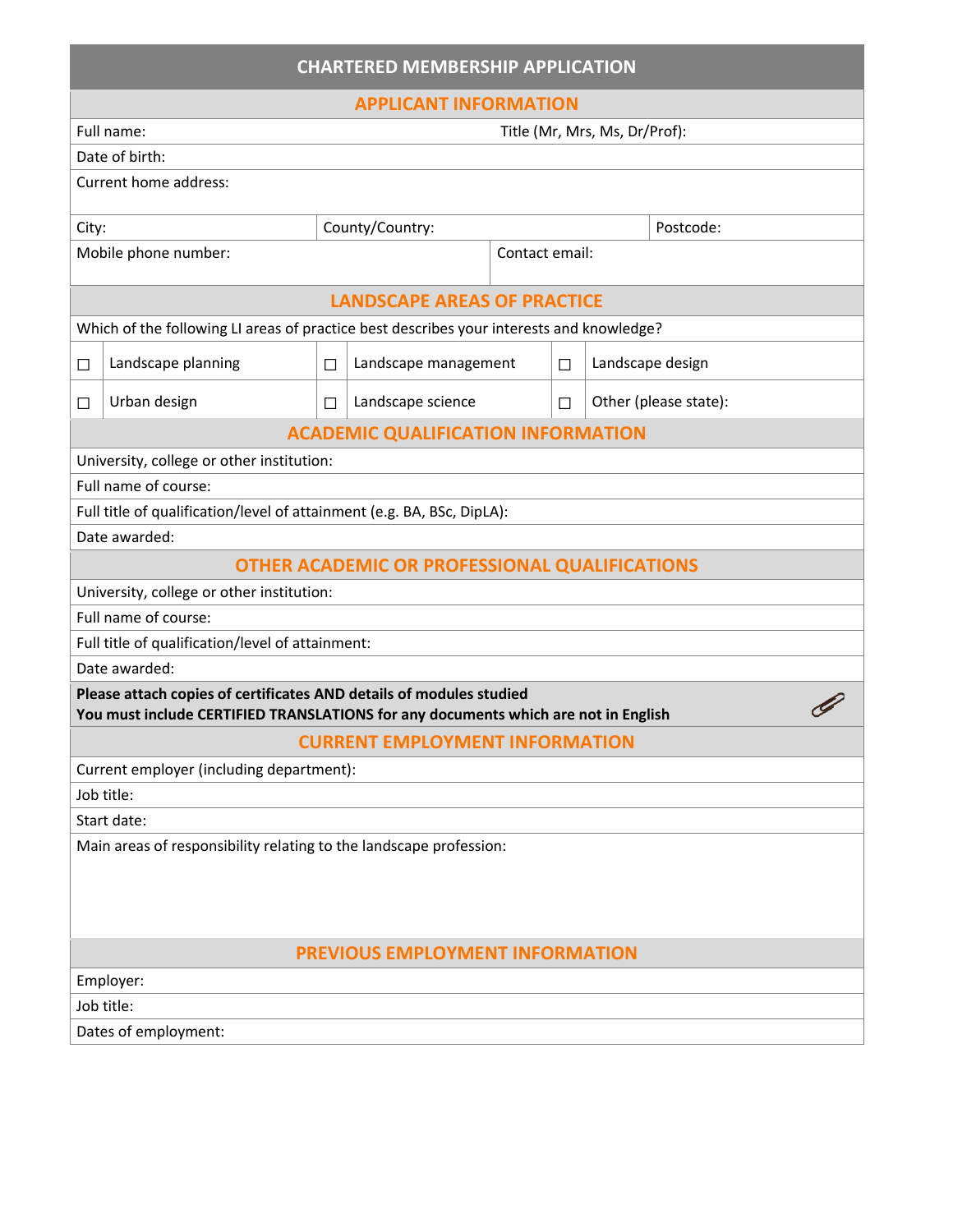### **CHARTERED MEMBERSHIP APPLICATION**

Main areas of responsibility:

## **PREVIOUS EMPLOYMENT INFORMATION**

Employer:

Job title:

Dates of employment:

**Please enclose a copy of your current CV.**

**YOUR FULLY QUALIFIED PROFESSIONAL STATUS IN ANOTHER COUNTRY**

 $\mathscr Q$ 

 $\mathscr Q$ 

In which country have you been formally recognised as a fully qualified/chartered professional?

What is your fully qualified title of designation in that country?

Please provide the name and address of the organization that awarded you fully qualified professional/chartered status.

Please give the date when your fully qualified professional/chartered status was achieved.

Please provide the following evidence required with this application:

 $\Box$  A brief description of the education, training and experience you were required to undertake in order to be recognised as a fully qualified/chartered professional. This should include an explanation of the registration process or professional exam that provided you with the fully qualified professional status.

☐ Evidence of your fully qualified professional/chartered status, with CERTIFIED TRANSLATIONS for any documents which are not in English.

 $\Box$  If fully qualified status was given more than a year ago, please include a letter of confirmation from the relevant body dated, within the last three months, confirming that you continue to hold professional status and are in good standing with that body, with CERTIFIED TRANSLATIONS for any documents which are not in English.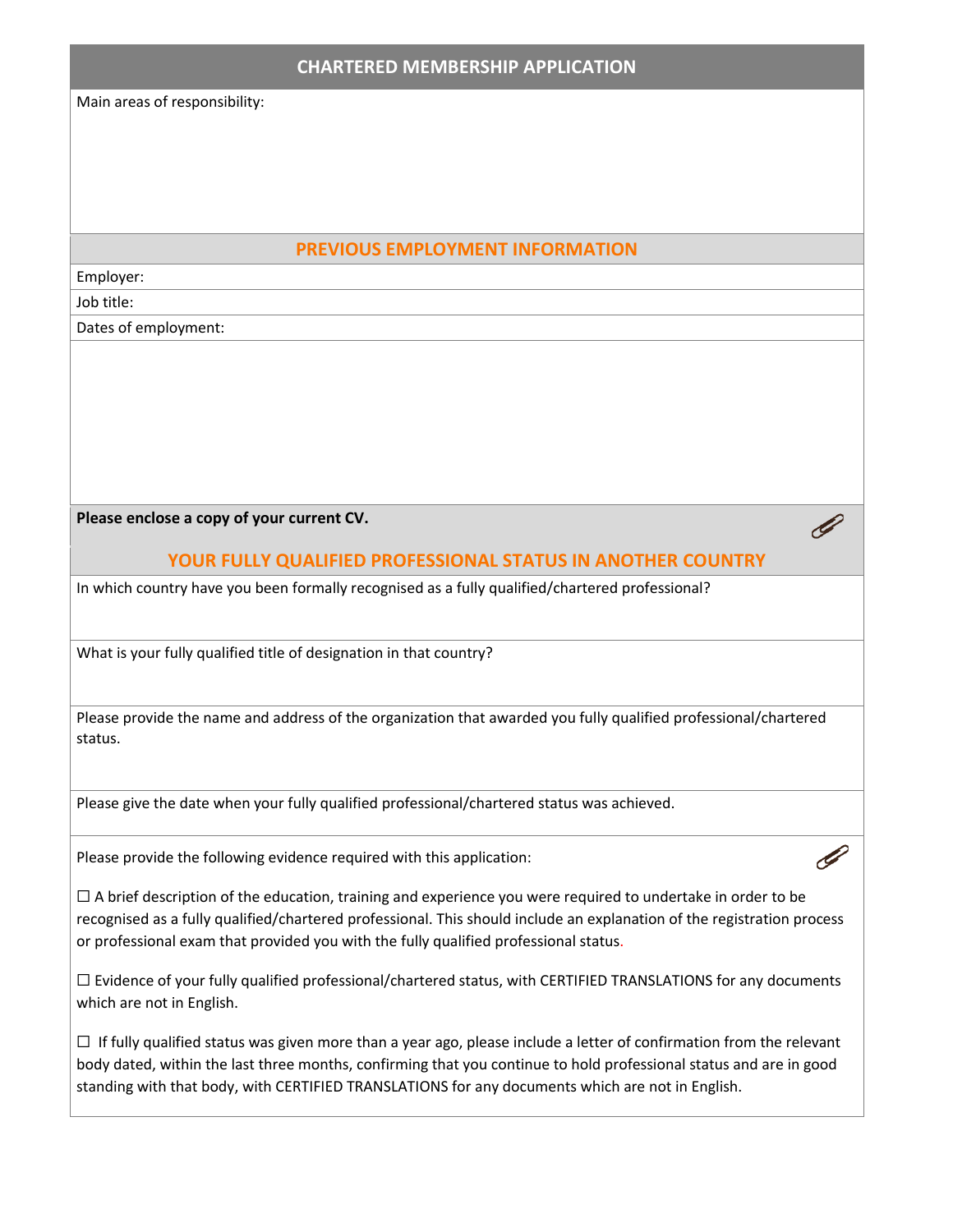## **CHARTERED MEMBERSHIP APPLICATION**

#### **YOUR TRANSITION TO THE UK**

Please provide a short statement, no more than 500 words, describing how you have developed your knowledge of UK Law, professional practice and contexts.

**Please enclose a copy of the identify page of your passport ID card, showing your full name, date of birth, your photograph and nationality.**

 $\mathscr{Q}$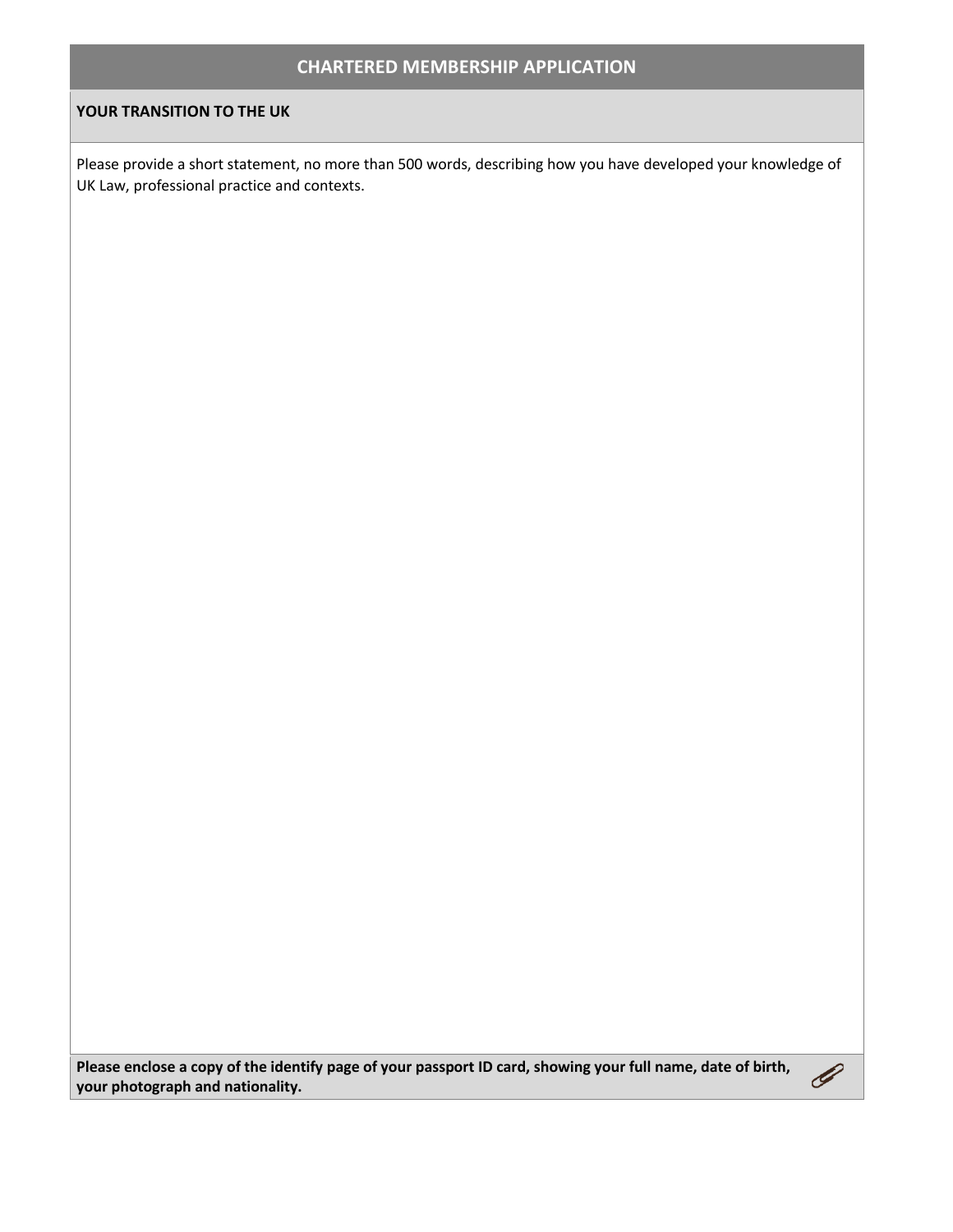## **STATEMENTS OF EXPERTISE**

This part of the application will help the LI in the assessment of your professional knowledge and experience. You are asked to complete a **statement of expertise** for each of the four elements of practice listed below. You should use the projects and work experience presented in your CV to demonstrate your knowledge and understanding of each element.

Further explanation is given in the application guidance at the end of this form. The word limit for each statement of expertise is 400 words. **Please read the supporting guidance before completing this part of the form.**

| <b>Element 1: Professional</b><br>judgment, ethics and<br>values | Chartered Members of the Landscape Institute work in complex situations where they<br>have to resolve different interests to achieve the best outcome for their clients and for<br>the built and natural environment. This involves applying a high standard of judgement<br>and ethical principles to their work, and upholding the standards and values of the<br>profession. |
|------------------------------------------------------------------|---------------------------------------------------------------------------------------------------------------------------------------------------------------------------------------------------------------------------------------------------------------------------------------------------------------------------------------------------------------------------------|
|------------------------------------------------------------------|---------------------------------------------------------------------------------------------------------------------------------------------------------------------------------------------------------------------------------------------------------------------------------------------------------------------------------------------------------------------------------|

Please use examples from your CV to demonstrate your knowledge and understanding of this element. Theoretical examples to demonstrate **how** you would apply this understanding are also acceptable.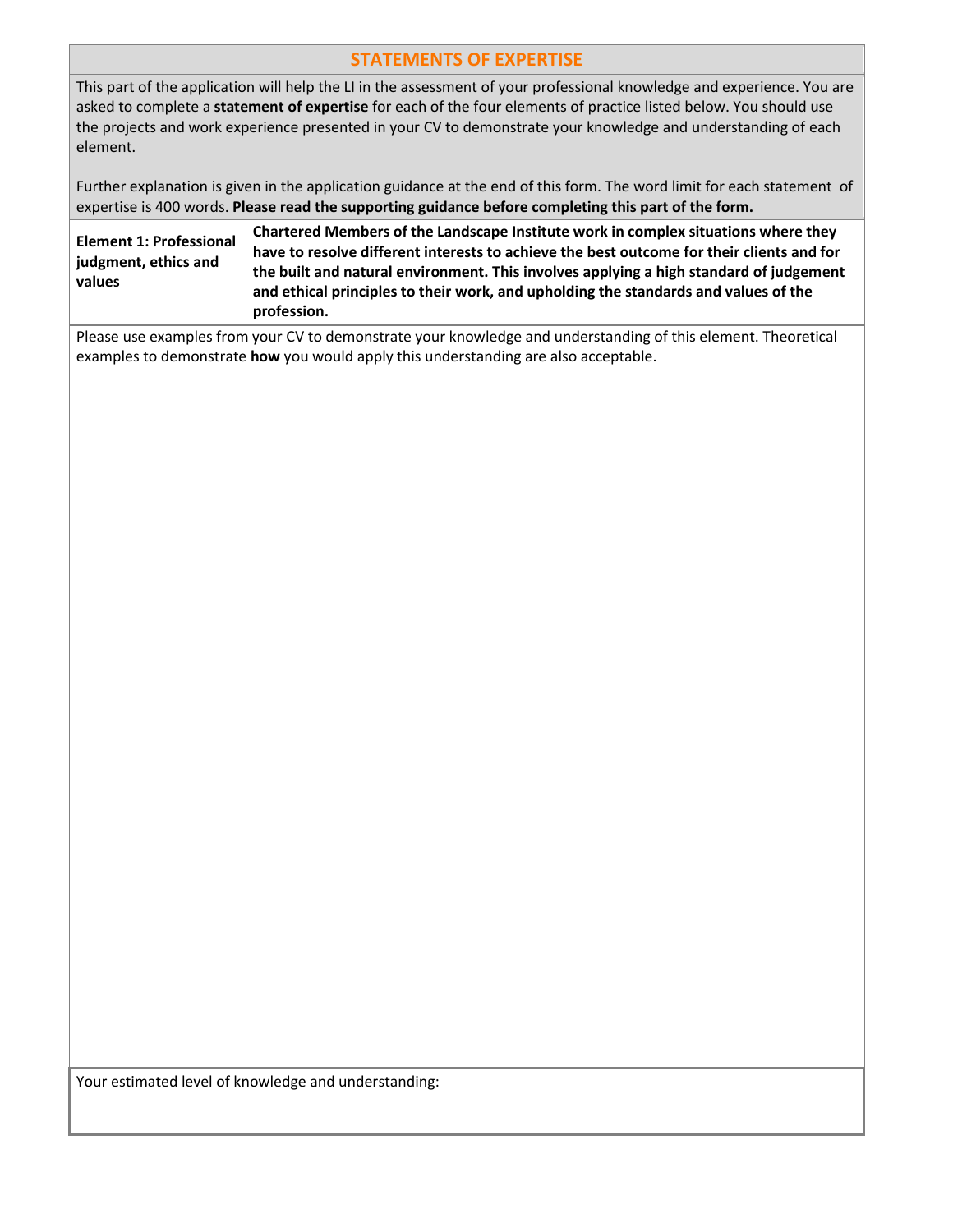| <b>Element 2: Organisation</b><br>and management                                                              | This element concerns the management of professional practice and the application<br>of appropriate standards to their activities. Depending on a chartered member's<br>responsibilities and working context, it can apply to personal practice or to leading a<br>team, department or practice. |  |
|---------------------------------------------------------------------------------------------------------------|--------------------------------------------------------------------------------------------------------------------------------------------------------------------------------------------------------------------------------------------------------------------------------------------------|--|
| Please use examples from your CV to demonstrate your knowledge and understanding of this element. Theoretical |                                                                                                                                                                                                                                                                                                  |  |

examples to demonstrate **how** you would apply this understanding are also acceptable.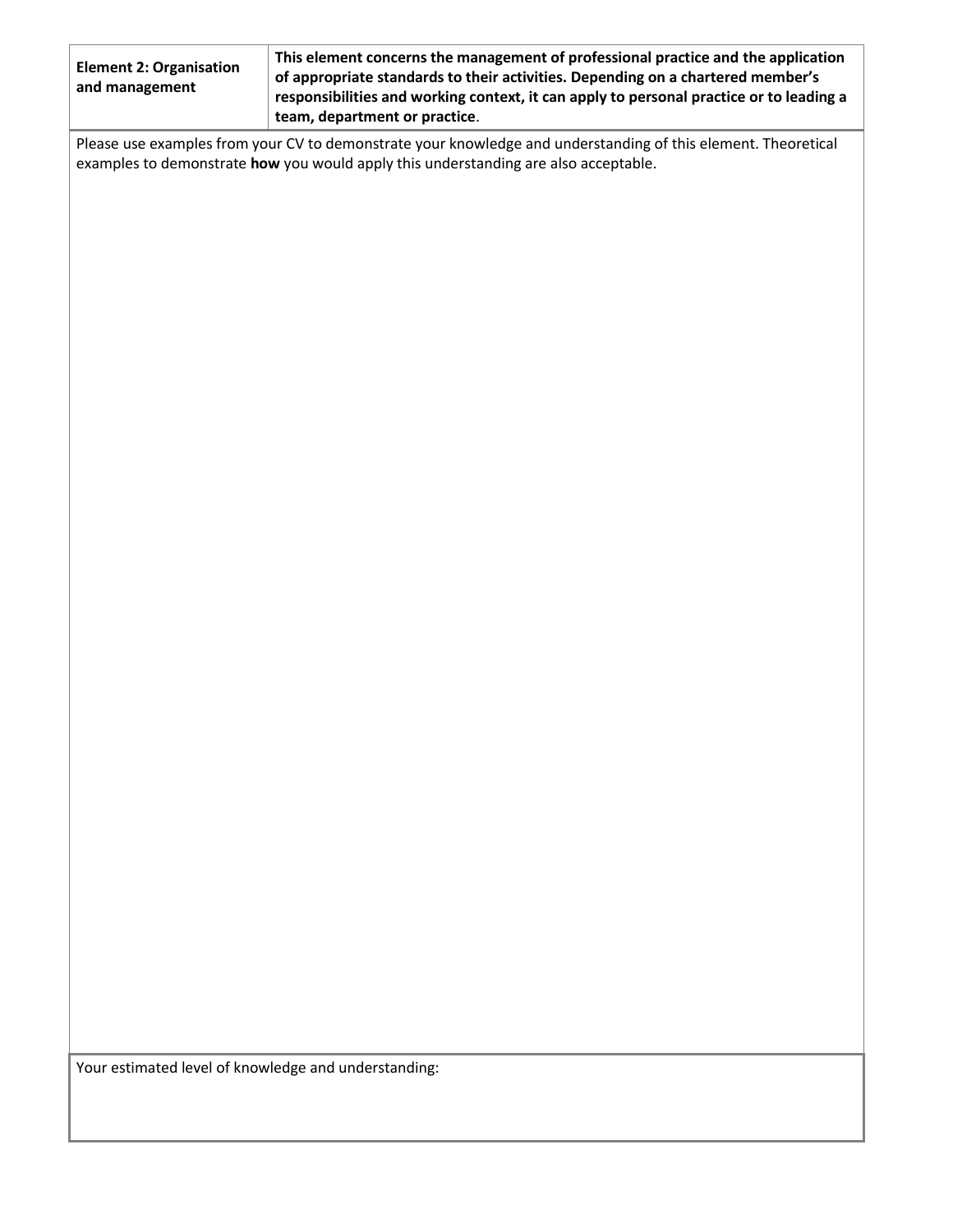| <b>Element 3: Assessment and</b><br>analysis | This element focuses on establishing the requirements of the project and the client<br>brief, and assessing the condition, value and context of the existing landscape. The<br>specific assessment methodologies that are appropriate will depend on the site and<br>context, the focus of the individual's work, and the brief. |
|----------------------------------------------|----------------------------------------------------------------------------------------------------------------------------------------------------------------------------------------------------------------------------------------------------------------------------------------------------------------------------------|
|                                              | Please use examples from your CV to demonstrate your knowledge and understanding of this element. Theoretical<br>examples to demonstrate how you would apply this understanding are also acceptable.                                                                                                                             |
|                                              |                                                                                                                                                                                                                                                                                                                                  |
|                                              |                                                                                                                                                                                                                                                                                                                                  |
|                                              |                                                                                                                                                                                                                                                                                                                                  |
|                                              |                                                                                                                                                                                                                                                                                                                                  |
|                                              |                                                                                                                                                                                                                                                                                                                                  |
|                                              |                                                                                                                                                                                                                                                                                                                                  |
|                                              |                                                                                                                                                                                                                                                                                                                                  |
|                                              |                                                                                                                                                                                                                                                                                                                                  |
|                                              |                                                                                                                                                                                                                                                                                                                                  |
|                                              |                                                                                                                                                                                                                                                                                                                                  |
|                                              |                                                                                                                                                                                                                                                                                                                                  |
|                                              |                                                                                                                                                                                                                                                                                                                                  |
|                                              |                                                                                                                                                                                                                                                                                                                                  |
|                                              |                                                                                                                                                                                                                                                                                                                                  |
|                                              |                                                                                                                                                                                                                                                                                                                                  |
|                                              |                                                                                                                                                                                                                                                                                                                                  |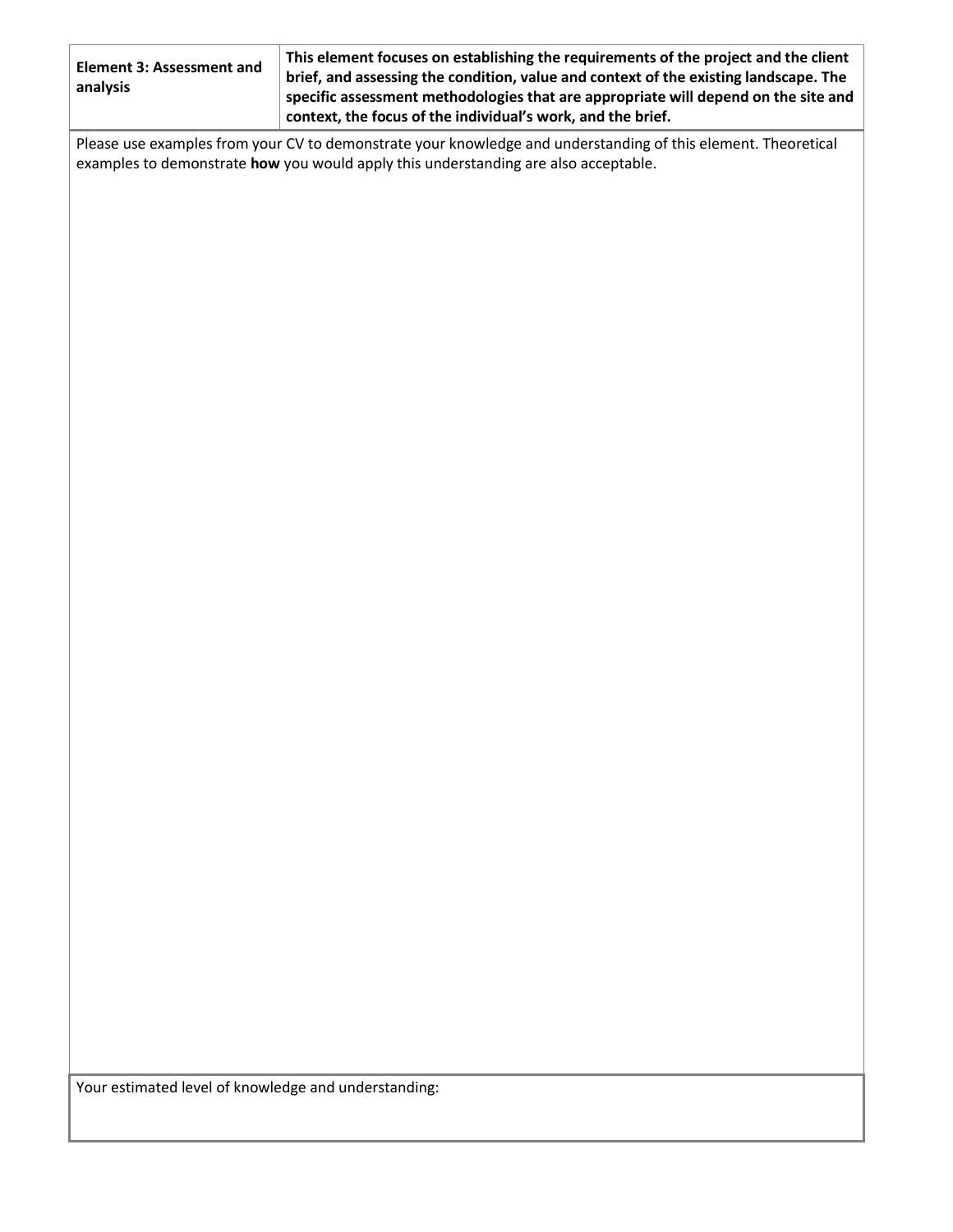| <b>Element 4:</b><br>Implementation                                                                                                                                                                  | This Element concerns the development of detailed proposals or advice based on<br>considering, reviewing and refining options that achieve the most appropriate<br>outcomes. It builds on the assessment process described in Element 3. |  |  |
|------------------------------------------------------------------------------------------------------------------------------------------------------------------------------------------------------|------------------------------------------------------------------------------------------------------------------------------------------------------------------------------------------------------------------------------------------|--|--|
| Please use examples from your CV to demonstrate your knowledge and understanding of this element.<br>Theoretical examples to demonstrate how you would apply this understanding are also acceptable. |                                                                                                                                                                                                                                          |  |  |
|                                                                                                                                                                                                      |                                                                                                                                                                                                                                          |  |  |
|                                                                                                                                                                                                      |                                                                                                                                                                                                                                          |  |  |
|                                                                                                                                                                                                      |                                                                                                                                                                                                                                          |  |  |
|                                                                                                                                                                                                      |                                                                                                                                                                                                                                          |  |  |
|                                                                                                                                                                                                      |                                                                                                                                                                                                                                          |  |  |
|                                                                                                                                                                                                      |                                                                                                                                                                                                                                          |  |  |
|                                                                                                                                                                                                      |                                                                                                                                                                                                                                          |  |  |
|                                                                                                                                                                                                      |                                                                                                                                                                                                                                          |  |  |
|                                                                                                                                                                                                      |                                                                                                                                                                                                                                          |  |  |
|                                                                                                                                                                                                      |                                                                                                                                                                                                                                          |  |  |
|                                                                                                                                                                                                      |                                                                                                                                                                                                                                          |  |  |
|                                                                                                                                                                                                      |                                                                                                                                                                                                                                          |  |  |
|                                                                                                                                                                                                      |                                                                                                                                                                                                                                          |  |  |
|                                                                                                                                                                                                      |                                                                                                                                                                                                                                          |  |  |
|                                                                                                                                                                                                      |                                                                                                                                                                                                                                          |  |  |
|                                                                                                                                                                                                      |                                                                                                                                                                                                                                          |  |  |
|                                                                                                                                                                                                      |                                                                                                                                                                                                                                          |  |  |
|                                                                                                                                                                                                      |                                                                                                                                                                                                                                          |  |  |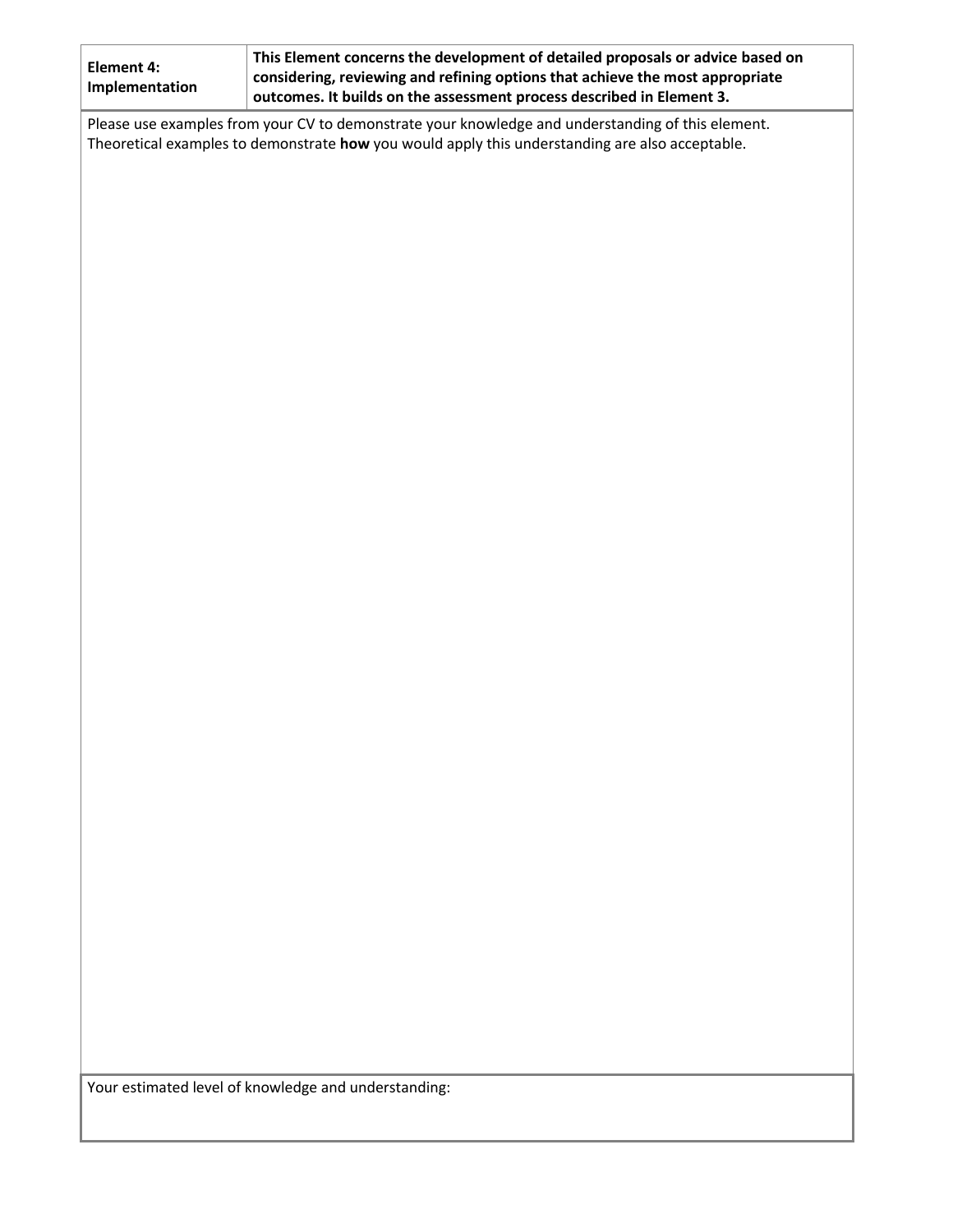| <b>DECLARATIONS</b>                                                                                                                                                                                                                                                                                                                                                                                                                                                                                                                                                                                                                                                                                                                                                                                                                                                |                                                                                                                                                                                                                                               |        |                                                               |  |
|--------------------------------------------------------------------------------------------------------------------------------------------------------------------------------------------------------------------------------------------------------------------------------------------------------------------------------------------------------------------------------------------------------------------------------------------------------------------------------------------------------------------------------------------------------------------------------------------------------------------------------------------------------------------------------------------------------------------------------------------------------------------------------------------------------------------------------------------------------------------|-----------------------------------------------------------------------------------------------------------------------------------------------------------------------------------------------------------------------------------------------|--------|---------------------------------------------------------------|--|
| I, the undersigned, confirm that the statements made by me on this application are a true account.                                                                                                                                                                                                                                                                                                                                                                                                                                                                                                                                                                                                                                                                                                                                                                 |                                                                                                                                                                                                                                               |        |                                                               |  |
|                                                                                                                                                                                                                                                                                                                                                                                                                                                                                                                                                                                                                                                                                                                                                                                                                                                                    | I understand that this application for Chartered status will be assessed by the LI.<br>I further understand that an application fee of £250 is payable with this form. Details will be provided, once your<br>application has been submitted. |        |                                                               |  |
|                                                                                                                                                                                                                                                                                                                                                                                                                                                                                                                                                                                                                                                                                                                                                                                                                                                                    | Signature:                                                                                                                                                                                                                                    |        | Date:                                                         |  |
|                                                                                                                                                                                                                                                                                                                                                                                                                                                                                                                                                                                                                                                                                                                                                                                                                                                                    | I understand that if my application is successful then I will be awarded Chartered Membership of the Landscape<br>Institute and shall be bound by the LI Charter, the LI By-Laws and the LI Code of Conduct.                                  |        |                                                               |  |
| I understand that the LI reserves the right to terminate my membership if I fail to pay my membership<br>subscription on time. I further understand that I may terminate my membership at any time by giving written<br>notice to the LI. If I choose to resign I will be invoiced for any outstanding membership fees relating to that part of<br>the subscription year during which I remained a Member.<br>Finally, I understand that details of my name, contact details and qualifications will be recorded on the LI<br>database. All information provided will be used for processing my annual membership and supplying me with<br>information about the LI and the landscape profession.<br>I agree that my name and membership category will be published on the Members' area of the LI website, which<br>is password protected.<br>Date:<br>Signature: |                                                                                                                                                                                                                                               |        |                                                               |  |
| Please provide the name and signature of a corroborator who will support your application. See supporting<br>guidance for who can be a corroborator. To confirm whether a corroborator is a member of the LI please use                                                                                                                                                                                                                                                                                                                                                                                                                                                                                                                                                                                                                                            |                                                                                                                                                                                                                                               |        |                                                               |  |
|                                                                                                                                                                                                                                                                                                                                                                                                                                                                                                                                                                                                                                                                                                                                                                                                                                                                    | the LI's online Member Directory (https://members.landscapeinstitute.org/li-members-directory/).                                                                                                                                              |        |                                                               |  |
| Name and signature of your corroborator (please state the name of the professional body the corroborator is<br>1.<br>a member of and their membership number)<br>2.                                                                                                                                                                                                                                                                                                                                                                                                                                                                                                                                                                                                                                                                                                |                                                                                                                                                                                                                                               |        |                                                               |  |
|                                                                                                                                                                                                                                                                                                                                                                                                                                                                                                                                                                                                                                                                                                                                                                                                                                                                    | Date:                                                                                                                                                                                                                                         |        |                                                               |  |
|                                                                                                                                                                                                                                                                                                                                                                                                                                                                                                                                                                                                                                                                                                                                                                                                                                                                    | HOW DID YOU FIND OUT ABOUT THE LANDSCAPE INSTITUTE?                                                                                                                                                                                           |        |                                                               |  |
| □                                                                                                                                                                                                                                                                                                                                                                                                                                                                                                                                                                                                                                                                                                                                                                                                                                                                  | Be a Landscape Architect website                                                                                                                                                                                                              | $\Box$ | Landscape Institute website                                   |  |
| □                                                                                                                                                                                                                                                                                                                                                                                                                                                                                                                                                                                                                                                                                                                                                                                                                                                                  | Publications (including the LI Journal)                                                                                                                                                                                                       | $\Box$ | Other media (TV, newspaper, radio, magazine,<br>social media) |  |
| □                                                                                                                                                                                                                                                                                                                                                                                                                                                                                                                                                                                                                                                                                                                                                                                                                                                                  | Employer                                                                                                                                                                                                                                      | $\Box$ | University/UCAS fair                                          |  |
| $\Box$                                                                                                                                                                                                                                                                                                                                                                                                                                                                                                                                                                                                                                                                                                                                                                                                                                                             | LI event or training course                                                                                                                                                                                                                   | $\Box$ | LI representative or staff member                             |  |
| $\Box$                                                                                                                                                                                                                                                                                                                                                                                                                                                                                                                                                                                                                                                                                                                                                                                                                                                             | Word of mouth                                                                                                                                                                                                                                 | $\Box$ | Other (please state)                                          |  |
|                                                                                                                                                                                                                                                                                                                                                                                                                                                                                                                                                                                                                                                                                                                                                                                                                                                                    | <b>MEMBERSHIP SUBSCRIPTION</b>                                                                                                                                                                                                                |        |                                                               |  |
|                                                                                                                                                                                                                                                                                                                                                                                                                                                                                                                                                                                                                                                                                                                                                                                                                                                                    | The LI Membership year runs from 01 June to 31 May. Direct Debit is the easiest way to pay and helps your<br>money go further to support the work of the Landscape Institute.                                                                 |        |                                                               |  |

You can choose to pay by 1, 4 of 12 instalments. To set up a Direct Debit, please complete and return the **Direct Debit Mandate form**. Direct Debits are collected on, or around, the 10th of the month.

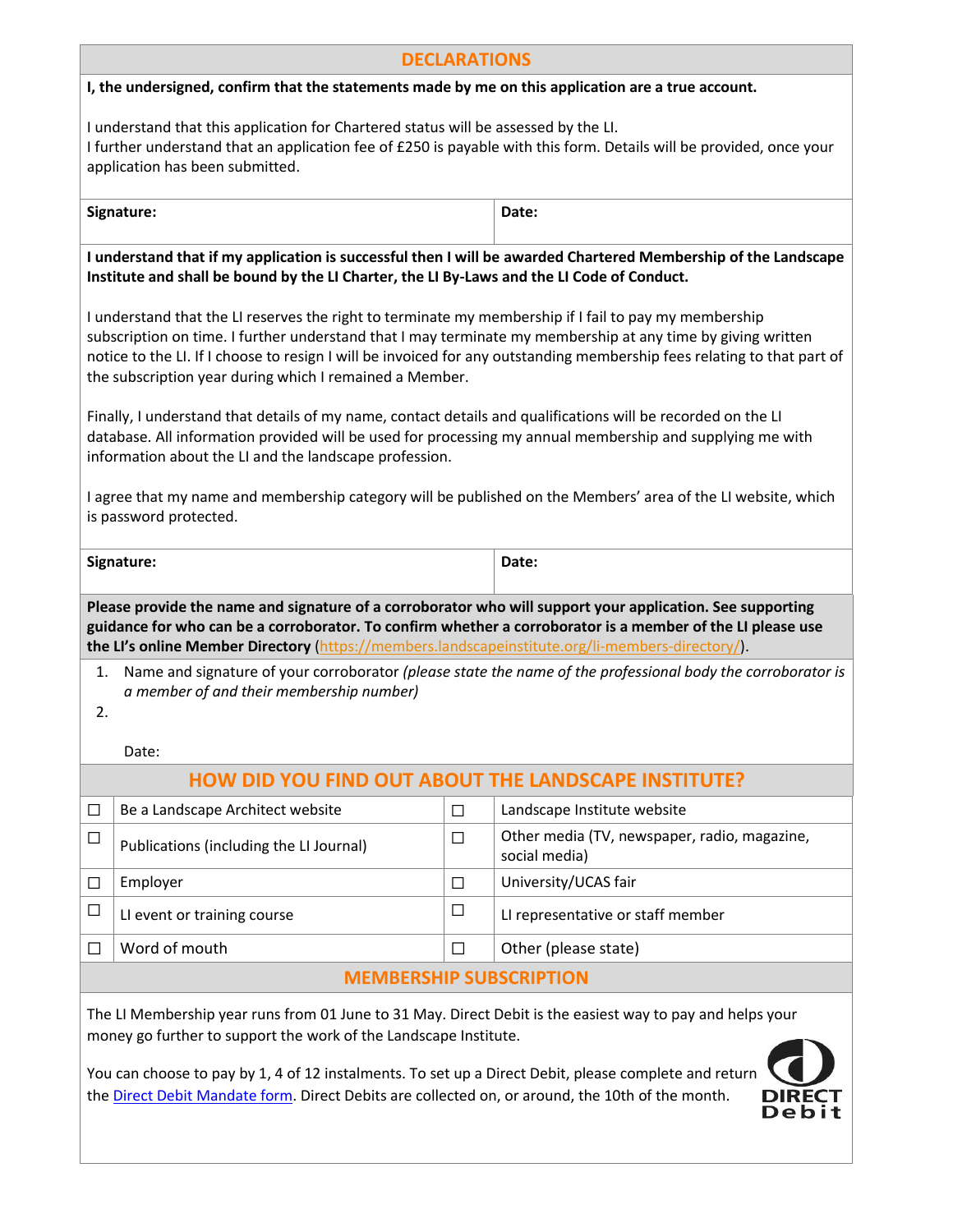#### **LI MONITORING**

The LI is committed to ensuring that the landscape profession is accessible to all sections of the community. We monitor the profile of our membership to ensure that the LI is compliant with equality and diversity legislation and that we carry out our work in accordance with best practice.

Please help us in this work by completing the section below. Your details will be stored on the LI's secure database and will remain confidential.

How would you describe your ethic origin:

| White | <b>British</b> | Mixed | White and Black Caribbean |
|-------|----------------|-------|---------------------------|
|       | Irish          |       | White and Black African   |
|       | Other          |       | White and Asian           |
|       |                |       | Other                     |
|       |                |       |                           |

| <b>Black</b> | П      | <b>Black British</b>                                | Asian | Ξ      | Asian British           |
|--------------|--------|-----------------------------------------------------|-------|--------|-------------------------|
|              | $\Box$ | <b>Black Caribbean</b>                              |       | ▁      | Asian Indian            |
|              | П      | <b>Black African</b>                                |       | ▁      | Asian Bangladeshi       |
|              | П      | Other                                               |       | Ξ      | Asian Pakistani         |
|              |        |                                                     |       | $\Box$ | Asian Other             |
| Other        | П      | Arab                                                |       |        |                         |
|              | П      | Other Ethic Group                                   |       | r.     | Chinese                 |
|              | $\Box$ | Prefer not to say                                   |       | □      | Other Asian Ethic Group |
|              |        |                                                     |       |        |                         |
|              |        | Would you describe yourself as having a disability: |       |        |                         |
|              |        |                                                     |       |        |                         |
| Yes          | $\Box$ |                                                     | No    | Ξ      |                         |
|              |        |                                                     |       |        |                         |

Please note that the LI may, from time to time, publish reports on the overall profile of the membership. These reports will present data in aggregated form and will not be made available in any way which would enable you to be individually identified.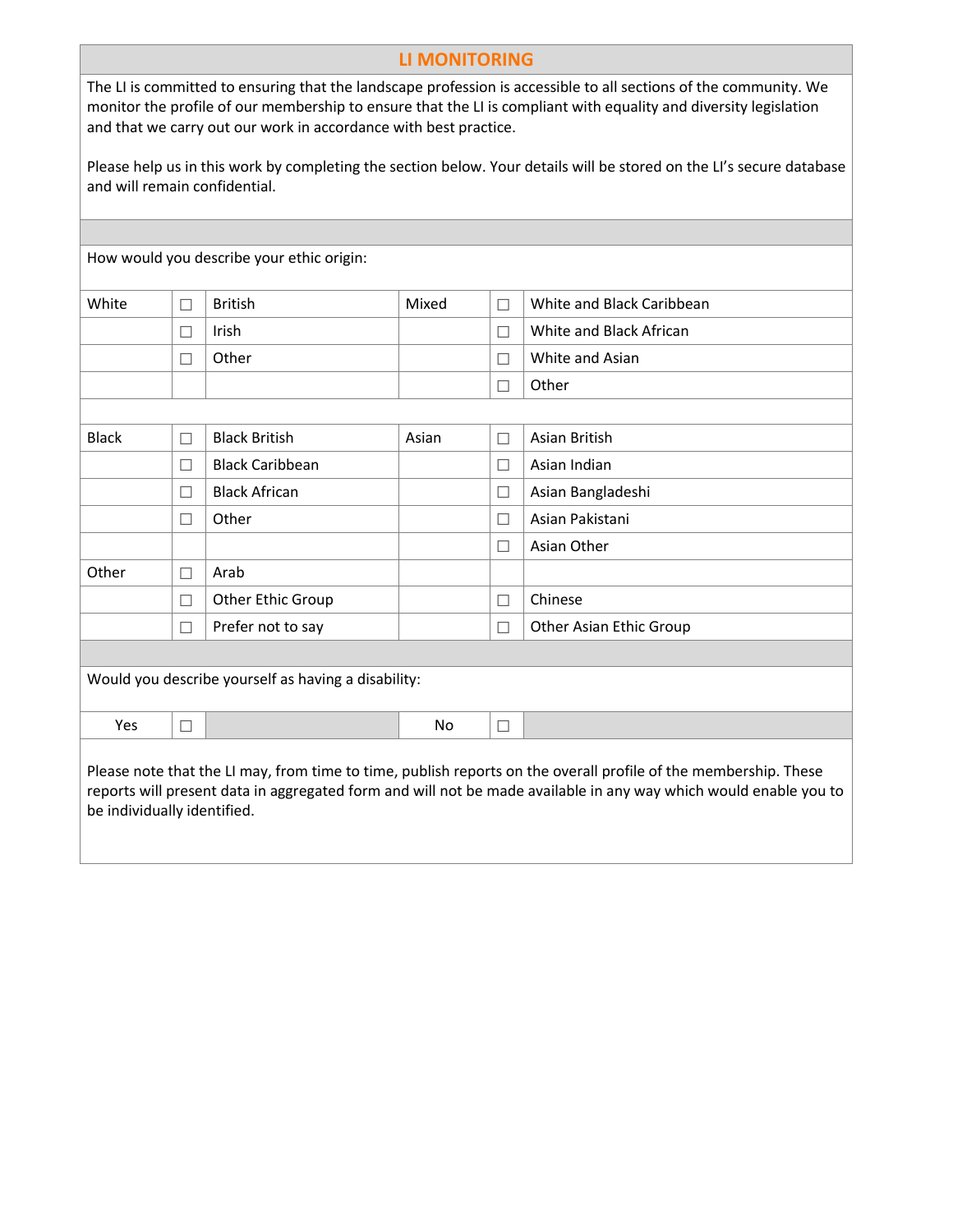# **1. Supporting guidance**

This guidance is designed to support those who are fully qualified professionals in another country, and who wish to apply for the protected titles *Chartered Member of the LI, Chartered Landscape Architect* and *Chartered Landscape Professional*.

In order to assess whether your existing fully qualified professional status is comparable with the standard required for Chartered Membership of the LI, you are asked to complete all the sections of this form and provide evidence where requested. The information requested includes;

- A copy of your current CV
- Confirmation from the relevant professional authority that your membership status with them is that of a fully qualified/chartered professional.
- A brief description of the education, training and work experience you were required to undertake in order to be recognised as a fully qualified/chartered professional. This should include an explanation of the process that provided you with the fully qualified professional status. If you completed a professional exam/interview then please provided details of the assessment criteria used.

# **2. Statement of expertise**

You are asked to complete four statements of expertise to support your application. Each statement must demonstrate your understanding of four elements of practice in the UK, which are;

- **Professional judgment, ethics and values**
- **Organisation and management**
- **Assessment and analysis**
- **Implementation**

These four elements are taken from the [LI's Elements and Areas of](http://landscapeinstitute.org/PDF/Contribute/A4_Elements_and_areas_of_practice_education_framework_Board_final_2012.pdf) Practice document (2012) and form the basis of the assessment processes that lead to Chartered Membership of the LI.

Your statements of expertise should use the experience outlined in your CV to **demonstrate your understanding** of each element. Some theoretical examples of how you would apply your understanding is acceptable. You are also asked to estimate the **level** of your knowledge and understanding. This will help the LI understand how your current knowledge and experience relate to the standard required to gain chartered status in the UK. The word count for each of the four statements should not exceed 400 words.

# **2.1 Definitions of the levels of knowledge and understanding**

- **Level 1**: You have acquired **some basic knowledge** of the areas encompassed by the learning objective and **understand basic co**ncepts, but have yet to learn any substantial detail in respect of some or all of the areas. You have not yet explored how the areas are applied in practice in any depth.
- **Level 2**: You have a general knowledge and understanding across the areas encompassed by the learning objective. **You may have some experience of applying your knowledge and understanding** in your practice **but you would need to apply your expertise under supervision** and may need to ask for advice or approvals on the steps you are taking from a more experienced practitioner or senior member of staff.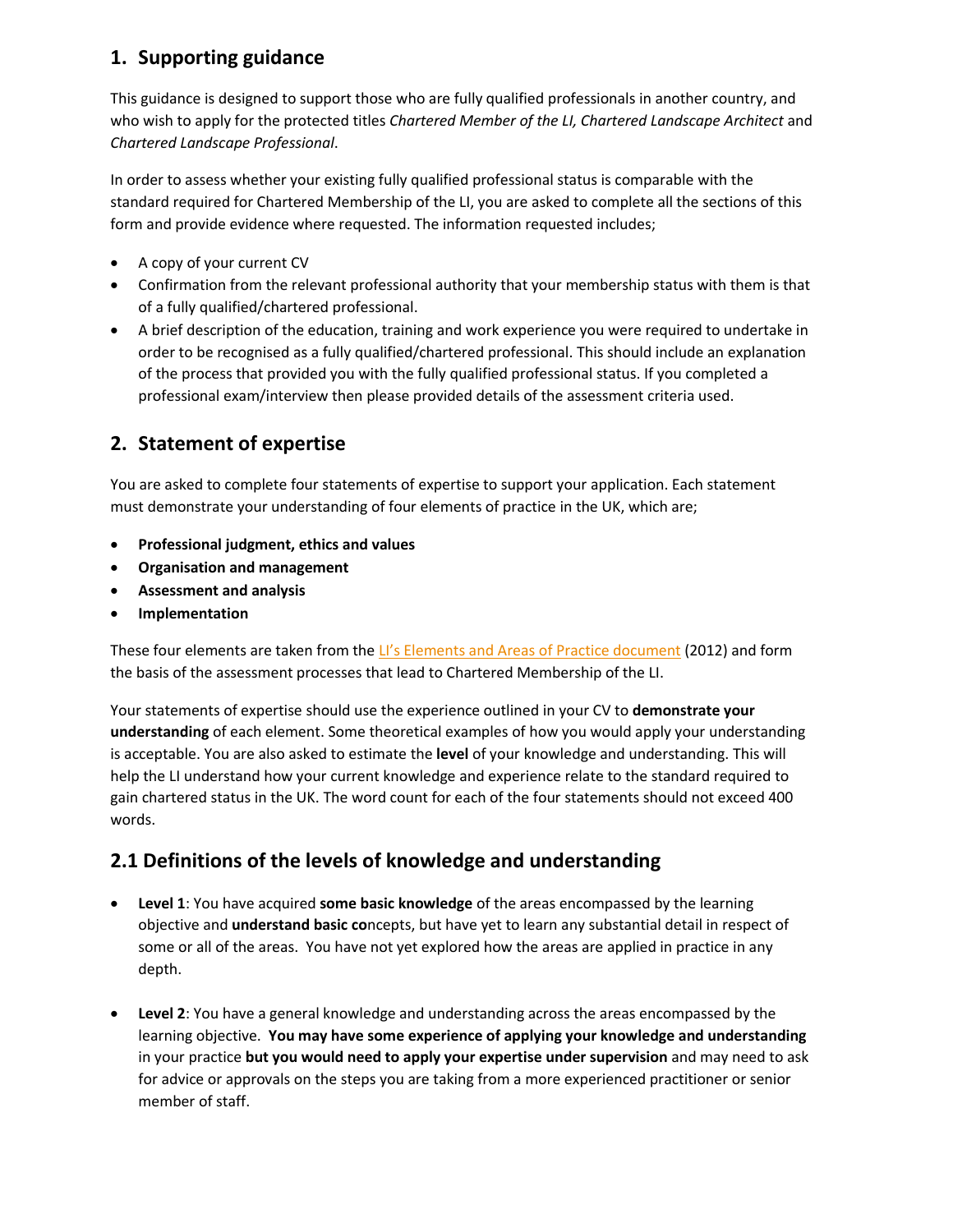- **Level 3**: You have a **thorough knowledge of the areas encompassed by the element of practice** and **have often applied your knowledge in your pr**actice. You understand the implications of your actions **and can take responsibility for most decisions in these areas**. You are capable of working within the scope of this learning objective with little supervision/need to seek advice.
- **Level 4**: Within the areas encompassed by the learning objective, you **fully understand the implications of your actions**, are able to foresee problems and come up with effective solutions and strategies. **Other people may come to you for decisions, advice and guidance**; you are capable of handling decisions in these areas entirely alone and are fully prepared to take personal responsibility for your decisions.

# **2.2 Elements of practice**

The table below presents additional detail for each of the four elements. You are advised to consider each element in full before completing your statements of experience.

| 1.             | Professional judgment, ethics and values                                                                                                                                        |
|----------------|---------------------------------------------------------------------------------------------------------------------------------------------------------------------------------|
| 1A             | Understand what it means to be a professional; the ethical dimension of your actions and<br>responsibilities as a Chartered landscape professional                              |
| 1B             | Understand and act in accordance with the LI's Code of Conduct and Charter, acting<br>responsibly and professionally in all of your dealings                                    |
| 1 <sup>C</sup> | Understand the wider contexts in which landscape decisions are made                                                                                                             |
| 1D             | Recognise the expertise of, and adhere to good practice in working with, professionals<br>from other disciplines                                                                |
| 1E             | Understand the importance of developing and maintaining your competence as a<br>professional                                                                                    |
| 2.             | <b>Organisation and management</b>                                                                                                                                              |
| 2A             | Understand the legal requirements and obligations which impact on practices and<br>organisations                                                                                |
| 2B             | Understand the landscape professional's legal liabilities and duties                                                                                                            |
| 2C             | Understand and observe all Health & Safety requirements and guidelines                                                                                                          |
| 2D             | Understand how to represent and promote services offered by a department, practice or<br>agency, and the different routes and approaches by which organisations may obtain work |
| <b>2E</b>      | Understand and describe the various ways in which organisations are selected, appointed<br>and remunerated to undertake work                                                    |
| 2F             | Adhere to good management practice                                                                                                                                              |
| 3.             | <b>Assessment and analysis</b>                                                                                                                                                  |
| 3A             | Are aware of and understand the legislation, requirements, procedures and policies<br>which may affect your work                                                                |
| 3В             | Understand how to identify client requirements and take steps to establish a professional<br>working relationship                                                               |
| 3C             | Understand how to identify user/stakeholder requirements and expectations                                                                                                       |
| 3D             | Understand and are able to utilise the various techniques involved in assessing the<br>significance and context of the landscape/site                                           |